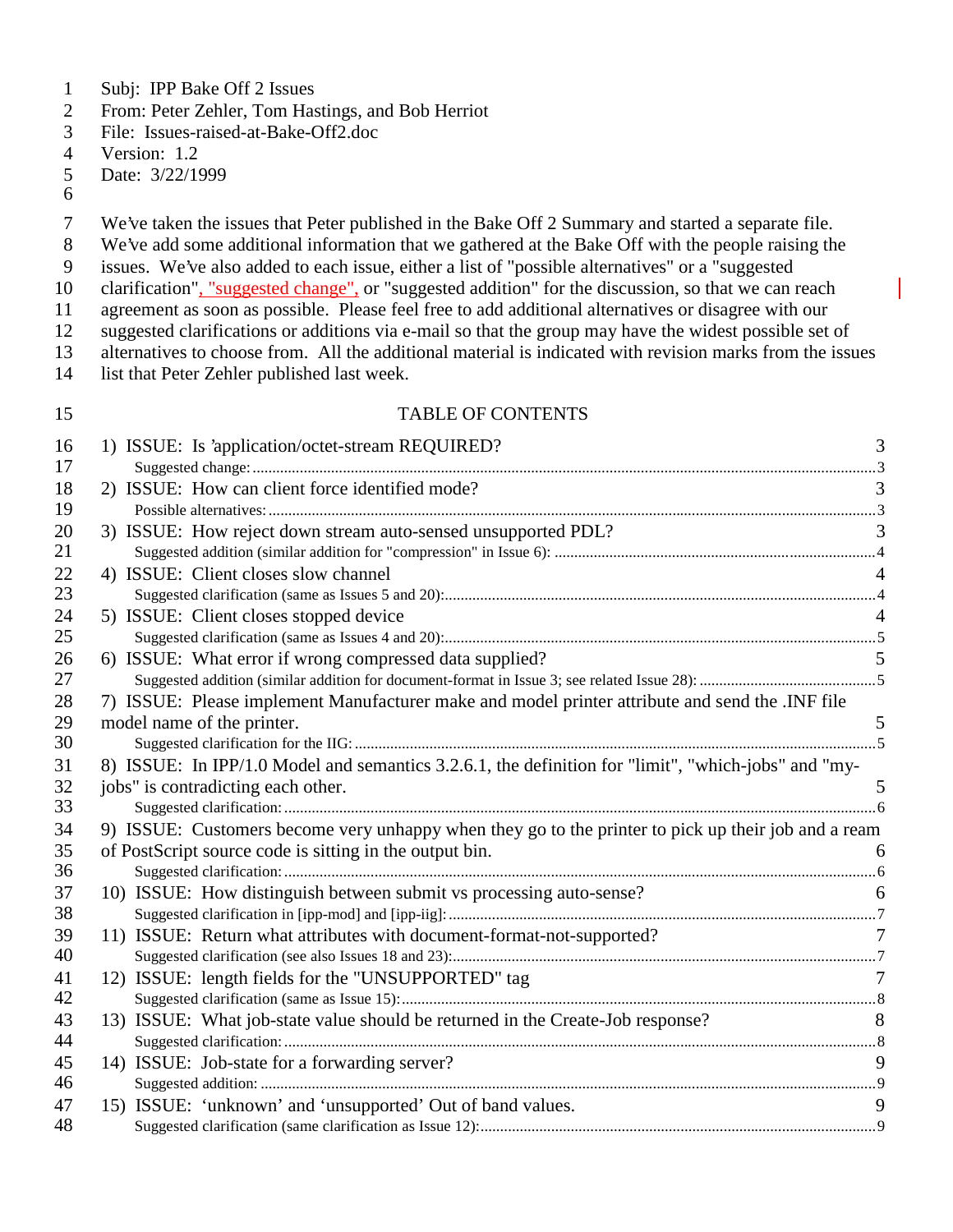| 49 | 16) ISSUE: Get-Printer-Attributes Polling                                                     | 9  |
|----|-----------------------------------------------------------------------------------------------|----|
| 50 |                                                                                               |    |
| 51 | 17) ISSUE: Client display of absolute time for job attributes?                                | 10 |
| 52 |                                                                                               |    |
| 53 | 18) ISSUE: Return all errors on Print-Job fidelity=true                                       | 10 |
| 54 |                                                                                               |    |
| 55 | 19) ISSUE: User Performing the Send-Document Operation                                        | 11 |
| 56 |                                                                                               |    |
| 57 | 20) ISSUE: Non-spooling printers accept/reject additional jobs                                | 11 |
| 58 |                                                                                               |    |
| 59 | 21) ISSUE: Does 'none' "uri-security-supported" mean Basic/Digest?                            | 12 |
| 60 |                                                                                               |    |
| 61 | 22) ISSUE: Status code on variable-length attributes that are 'too short'                     | 12 |
| 62 |                                                                                               |    |
| 63 | 23) ISSUE: There seems to be some misunderstanding about the unsupported-attributes group. 12 |    |
| 64 |                                                                                               |    |
| 65 | 24) ISSUE What status does Get-Jobs return when no jobs?                                      | 13 |
| 66 |                                                                                               |    |
| 67 | 25) ISSUE - MAY an IPP object return more Operation attributes?                               | 13 |
| 68 |                                                                                               |    |
| 69 | 26) ISSUE: MAY an IPP object return additional groups?                                        | 13 |
| 70 |                                                                                               |    |
| 71 | 27) ISSUE: Return first or all unsupported attributes in Unsupported Group?                   | 13 |
| 72 |                                                                                               |    |
| 73 | 28) ISSUE: What if compression is supplied but not supported?                                 | 14 |
| 74 |                                                                                               |    |
| 75 | 29) ISSUE: Should "queued-job-count" be REQUIRED?                                             | 14 |
| 76 |                                                                                               |    |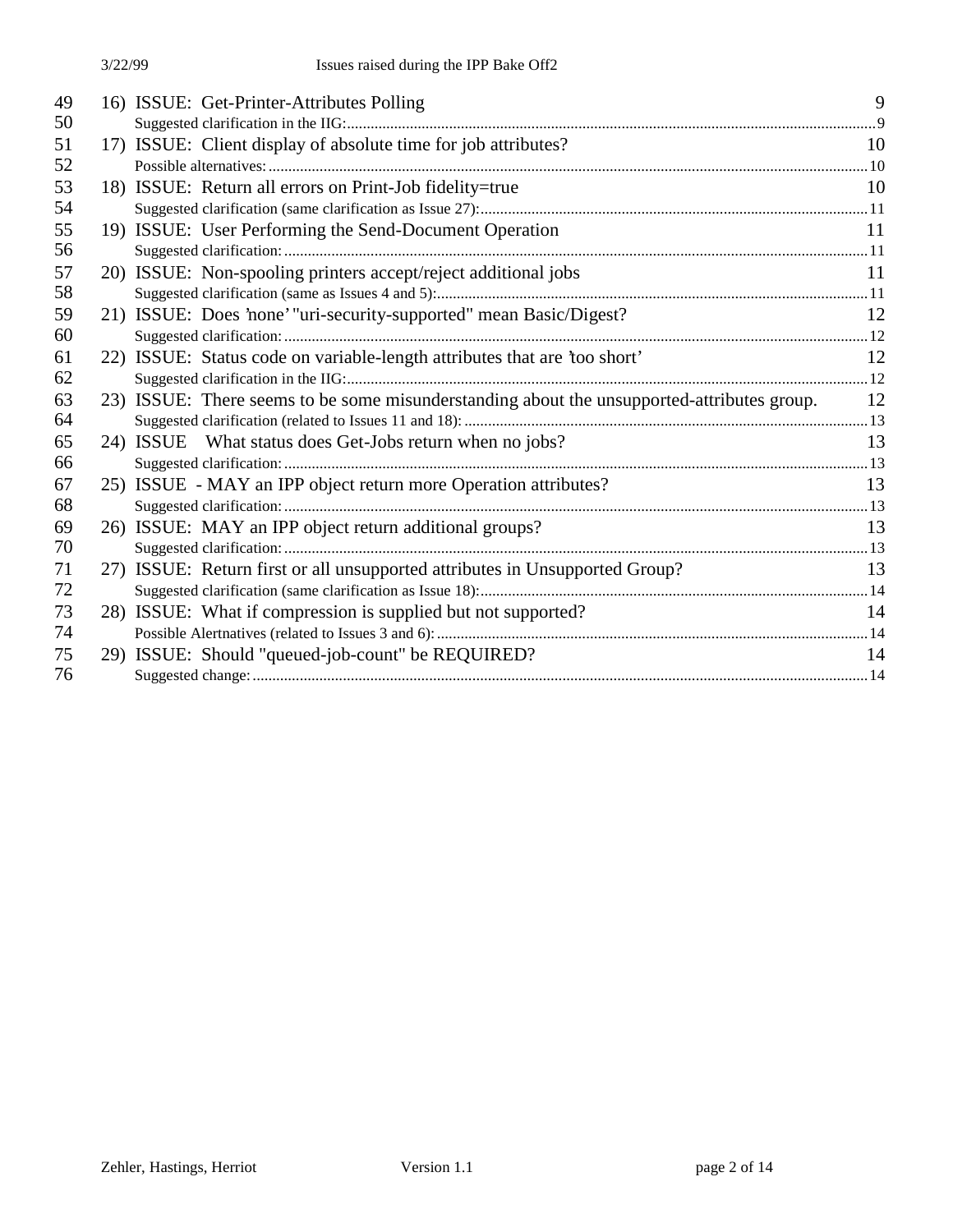# **1) ISSUE: Is 'application/octet-stream REQUIRED?**

 Is application/octet-stream REQUIRED. IPP/1.0 appears not to require it, while IPP/1.1 indicatesd "REQUIRED".

### **Suggested change:**

- 82 Change IPP/1.1 Model and Semantics document back to agree with IPP/1.0 not to require support of the
- 'application/octet-stream' document format.

# **2) ISSUE: How can client force identified mode?We would like to add**

### **another operation that forces the server to generate a 401 authentication challenge.**

- If an IPP Printer supports both authenticated and unauthenticated access, there is no way for a client to
- force itself to be authenticated, i.e., be in identified mode, since it is the server that forces authentication
- 89 by issuing a challenge to the client. This It is very useful for a client to be able to get into identified
- mode as soon as possible. Today you have to wait to be challenged by the server, which may never
- 91 happen or happens at an unpredictable time. The security conformance requires that the authentication
- for operations be the same for all operations. So for authenticated Cancel-Job, the Print-Job has to be
- authenticated as well. We would like to add another operation that forces the server to generate a 401
- 94 authentication challenge which the client would submit before submitting the print job in the first place.
- Unless somebody has a different solution (Microsoft)

#### **Possible alternatives:**

- 97 1. Add the operation as an OPTIONAL operation to IPP/1.0 and IPP/1.1 that forces the IPP object to issue a challenge to the client.
- 2. Use two URLs for the same IPP Printer object, one requires authentication and the IPP server always
- issues a challenge and the other never does. So the client that wants to be authenticated submits
- requests to the URL that requires authentication. ISSUE: How does the client discover which URL to use, since "uri-security-supported" is about security, not authentication?
- 103 3. Use two IPP Printer objects that fan-in to the same device. One IPP Printer object requires authentication and always issues the challenge and the other never does. ISSUE: How does the 105 client discover which IPP Printer to use for authenticated access?
- 4. Request that the HTTP WG add some kind of header that allows the client to request that the HTTP server issue a challenge. ISSUE: It is unlikely that the HTTP group would do such a thing, since it is not needed for the usual use of HTTP which is to access documents on a server.

# **3) ISSUE: How reject down stream auto-sensed unsupported PDL?**

 If auto-sensing happens AFTER the job is accepted (as opposed to auto-sensing at submit time before returning the response), what does the implementation do?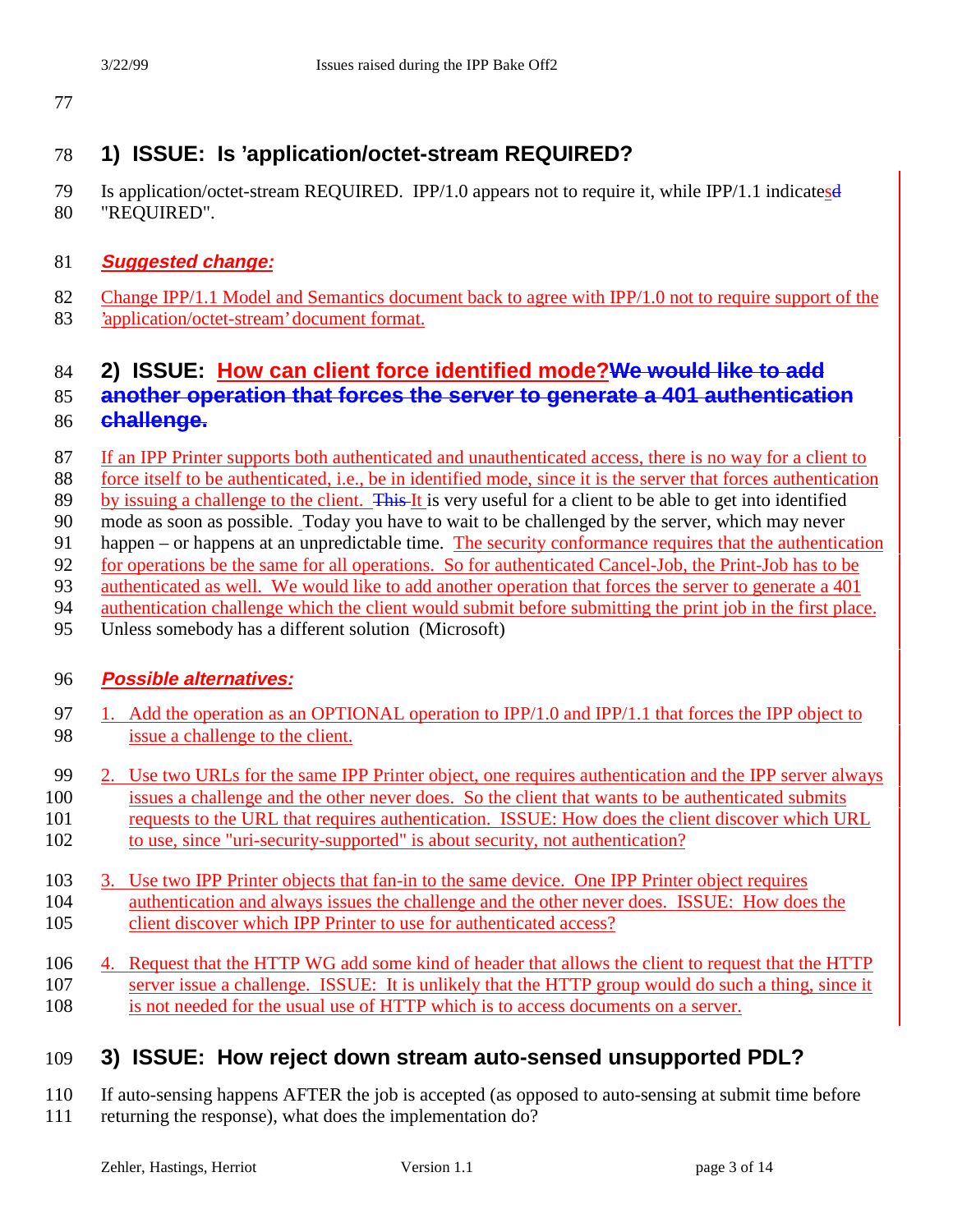- Presumably, it is similar to encountering a mal-formed PDL. So the implementation aborts the job, puts
- the job in the 'aborted' state and sets the 'aborted-by-system' value in the job's "job-state-reasons", if
- supported. If the "job-state-reasons" attribute is supported, the 'aborted-by-system' value seems
- appropriate, but it would be good to have a more specific reason to indicate the reason that the job was
- aborted by the system.

#### **Suggested addition (similar addition for "compression" in Issue 6):**

- Add 'unsupported-document-format' as a "job-state-reasons" value for use when the job is aborted
- because the document format that is auto-sensed is not a supported document format. Also add a
- 'document-format-error' as a "job-state-reasons" value for use when the job is aborted because any kind
- of PDL error is encountered while processing the document.

### **4) ISSUE: Client closes slow channel**

- 123 Some IPP Printer implementations, such as forwarding servers, want to accept an IPP job, even though
- the down stream channel is being used at the moment by another job stream that the device supports.
- Rejecting the job would mean that an IPP job might never get in, since these other protocols queue the
- request.
- However, some clients close the channel when it is flowed controlled off for too long a time?

### **Suggested fixclarification (same as Issues 5 and 20):**

- Clarify the IPP/1.1 Model and Semantics document that Clients MUST NOT close the channel when
- flowed controlled off. Clients SHOULD do Get-Printer-Attributes and determine state of the device.
- Alert user if the printer is stopped. Let user decide whether to abort the job transmission or not.
- Also clarify the IPP/1.1 Model and Semantics document that the following actions are conforming for
- non-spooling IPP Printer objects: After accepting a create job operation, a non-spooling IPP Printer
- MAY either:
- 135 1. Reject any subsequent create job operations while it is busy transferring and/or processing an 136 accepted job request and return the 'server-error-busy (0x0507).
- 2. Accept up to some implementation-defined subsequent create job operations and flow control them to prevent buffer overflow. When the implementation-defined number of jobs is exceeded, the IPP Printer MUST return the 'server-error-busy' status code and reject the create job request 140 as in 1 above.
- Client MUST NOT close the channel when flow controlled off. Clients that are rejected with a 'server-
- error-busy' status code MAY retry periodically, try another IPP Printer, and/or subscribe for a 'ready-for-
- 143 job' event when we have notification specified. Add a new success-ok-but-very-busy status code?

# **5) ISSUE: Client closes stopped device**

- 145 When a non-spooling printer is accepting data and putting it on media and runs into a problem, such as paper out or paper jam, what should it do?
- Zehler, Hastings, Herriot Version 1.1 page 4 of 14 Returning an error is not user friendly, if fixing the problem would allow the job to complete normally.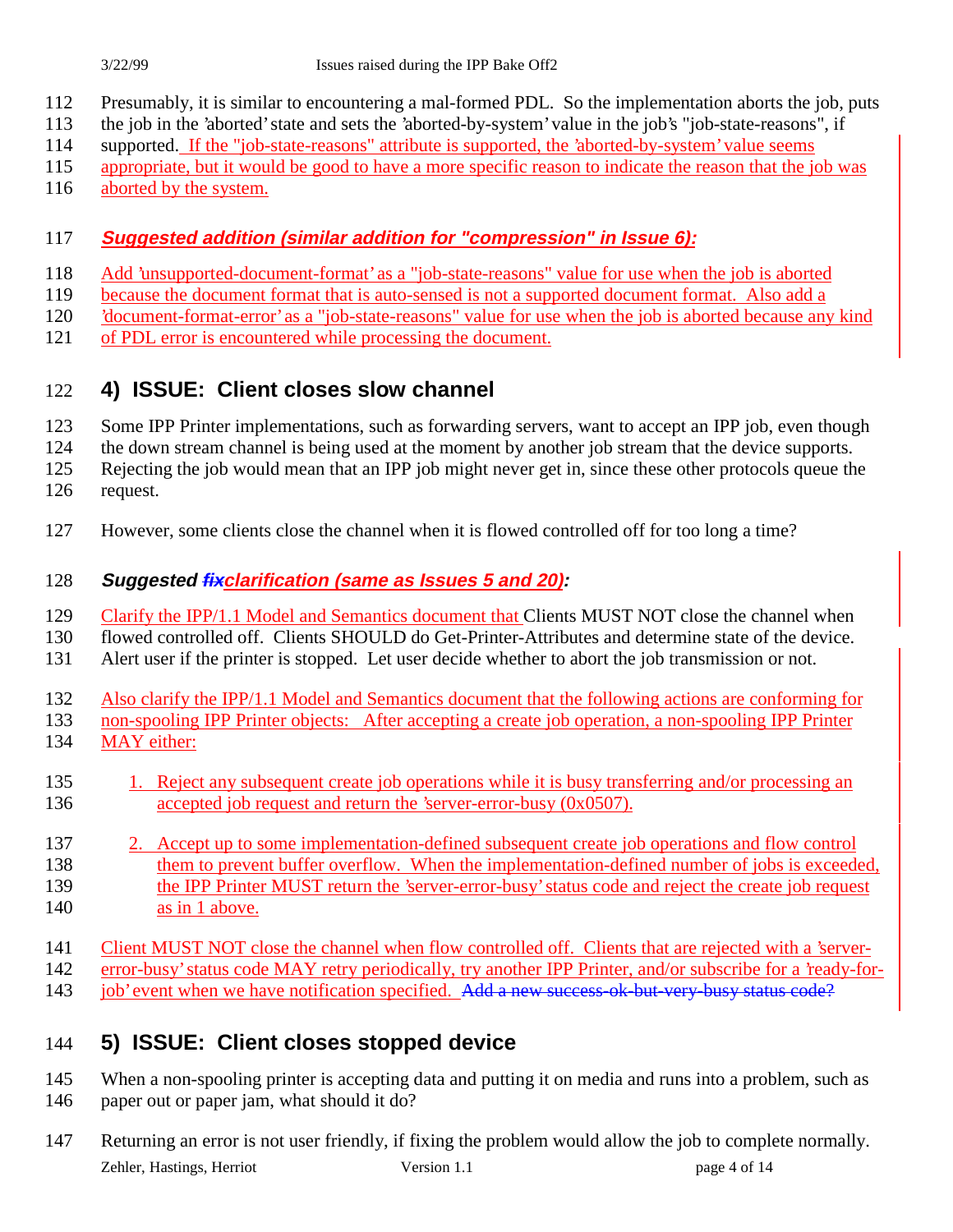#### **Suggested clarificationfix (same as Issues 4 and 20):**

- Clarify the IPP/1.1 Model and Semantics document that IPP Printers MUST not return an error status
- code during a Print-Job operation when a device problem, such as jam or out of paper. Instead, the IPP
- Printer object flow controls the data off. Otherwise, only a partial job will be produced, when a whole
- 152 job would be produced when the problem is attended to.  $\epsilon$
- 153 Clients MUST not close the channel when flow controlled off. Clients SHOULD do Get-Printer-
- Attributes and determine state of the device. Alert user if the printer is stopped. Let user decide
- whether to abort the job transmission or not.

### **6) ISSUE: What error if wrong compressed data supplied?IPP server supports deflate and gzip.**

158 Problem: IPP server supports 'deflate' and 'gzip'. If client sets "compression attribute" = 'deflate" and

but sends gziped data, what error does IPP server return to client? Cannot use the existing 'client-error-

attributes-or-values-not-supported' (0x040B). But returning the operation attribute with the value that

was sent ('deflate') would be incorrect, because 'deflate' is supported!

#### **Suggested addition (similar addition for document-format in Issue 3; see related Issue 28):**

- Add a new error status code: 'client-error-compression-error' that the IPP object can return if the
- compression error is detected before the create job response is returned. Also add 'compression-error' as
- a "job-state-reason" value for use when the job is aborted because any kind of compression error is
- detected while decompressing the data after the create job response has been returned to the client.

# **7) ISSUE: Please implement Manufacturer make and model printer**

### **attribute and send the .INF file model name of the printer.**

- If you do this we will automatically install the correct driver (if we have it) (Microsoft)
- **Suggested clarification for the IIG:**
- At the front of the Implementer's Guide, indicate that implementation considerations that relate to
- particular operating system and NOS will be incorporated as they become known. Add recommendation
- to the IPP/1.1 Implementer's Guide that printer vendors are encouraged to configure the IPP Printer's
- "printer-make-and-model" attribute with the make and model name that matches the .INF file on
- Microsoft platforms. When so configured, the Microsoft driver install program will skip asking the user
- for the make and model of the printer being installed and use the value of the "printer-make-and-model"
- attribute.

### **8) ISSUE: In IPP/1.0 Model and semantics 3.2.6.1, the definition for "limit", "which-jobs" and "my-jobs" is contradicting each other.**

- 181 The problem is that the definition for "which-jobs" and "my-jobs" states that a group of "all" jobs MUST
- 182 be returned, while "limit" restricts the number of jobs to be returned. (Stefan Andersson Axis
- Communication AB)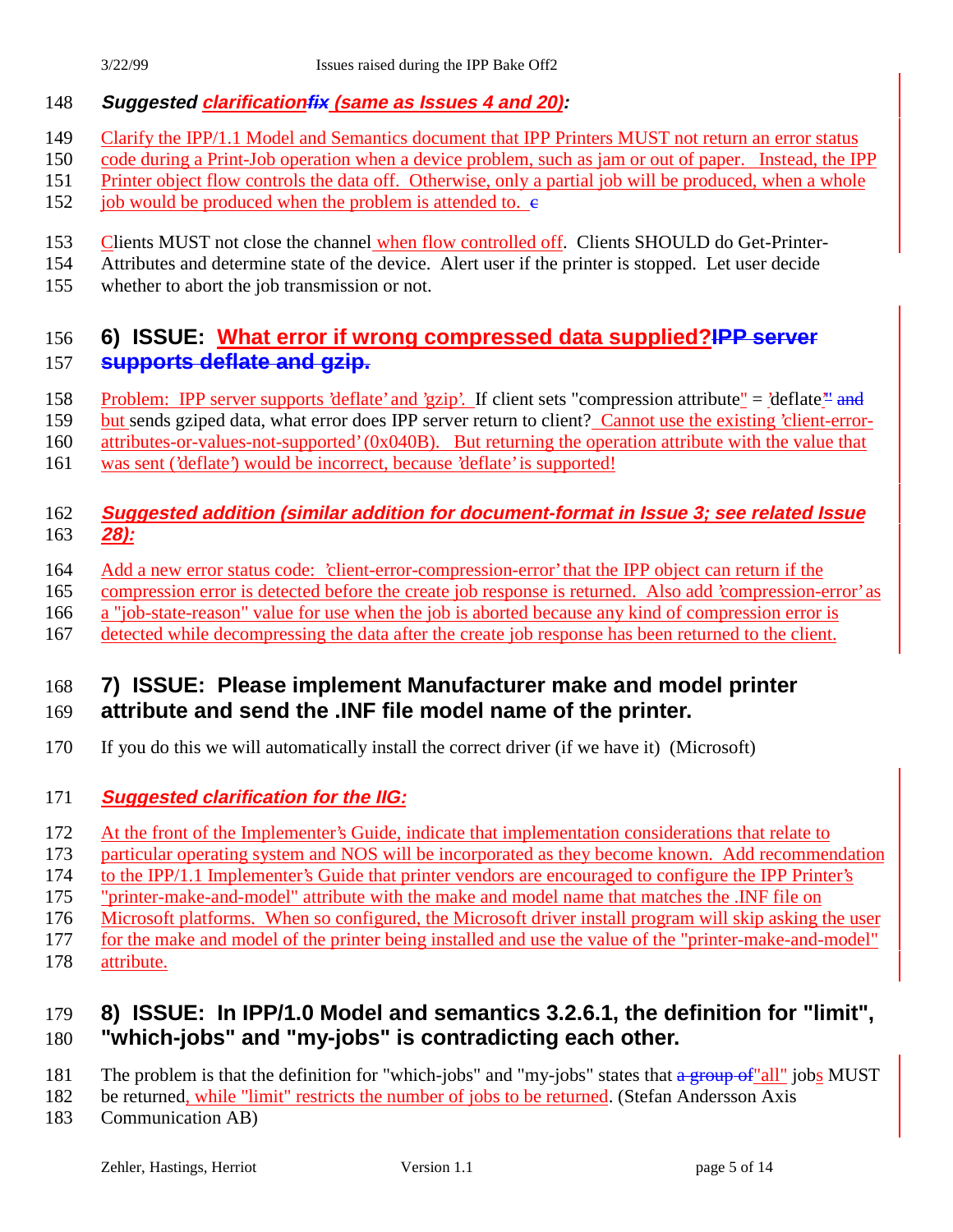#### **Suggested clarification:**

 Clarify IPP/1.1 Model and Semantics "which-jobs" and "my-jobs" operation attributes to indicate that the number of jobs returned is limited by the "limit" attribute if supplied by the client.

## **9) ISSUE: Customers become very unhappy when they go to the printer to pick up their job and a ream of PostScript source code is sitting in the**

- **output bin.**
- Cause: A PostScript datastream is accidentally sent to a PCL printer.
- IPP Issue: IPP needs to clarify the standard in section 3.2.1.1 of the Model and Semantics document. Lines 1219-1221 defining the "document-format" operation attribute state that:
- If the client does not supply the [document format] attribute, the Printer object assumes that the document data is in the format defined by the Printer object's "document-format-default" attribute.
- I would like to see the following clarification:

 If the client does not supply the [document format] attribute and the Printer object is not able to auto-sense the document format at print-job request time, the Printer object assumes that the document data is in the format defined by the Printer object's "document-format-default" attribute.

If the Printer object senses that the document format is PostScript, then job should be rejected if it is

 being sent to a PCL-only printer. The 'application/octet-stream' mechanism discussed in section 4.1.9 does not seem to be helpful in this case, because it appears to assume that the auto-sensing occurs at

document processing time. Until the document is actually "ripped", the document format remains

unknown. So it seems to me that lines 2453-2476 do not address the problem described above where the

wrong document format is submitted. These lines, rather, seem to apply to the case of a printer that

handles multiple document formats and assumes that the submitted document is in one of the supported

formats.

#### **Suggested clarification:**

210 Add the suggested clarification that auto-sensing MAY be done at either job-submission time and/or job

processing time to the IPP/1.1 Model and Semantics documents. ISSUE: Still need to talk to proposer

of this issue, since the "document-format-default" should be set to 'application/octet-stream' if the

default is to auto-sense.

### **10) ISSUE: How distinguish between submit vs processing auto-sense?**

- There are two different implementations of auto-sensing:
- 216 at print submit time BEFORE the Print-Job or Send-Document responds
- 217 at document processing (ripping) time AFTER the Print-Job or Send-Document has accepted the 218 job and returned the response.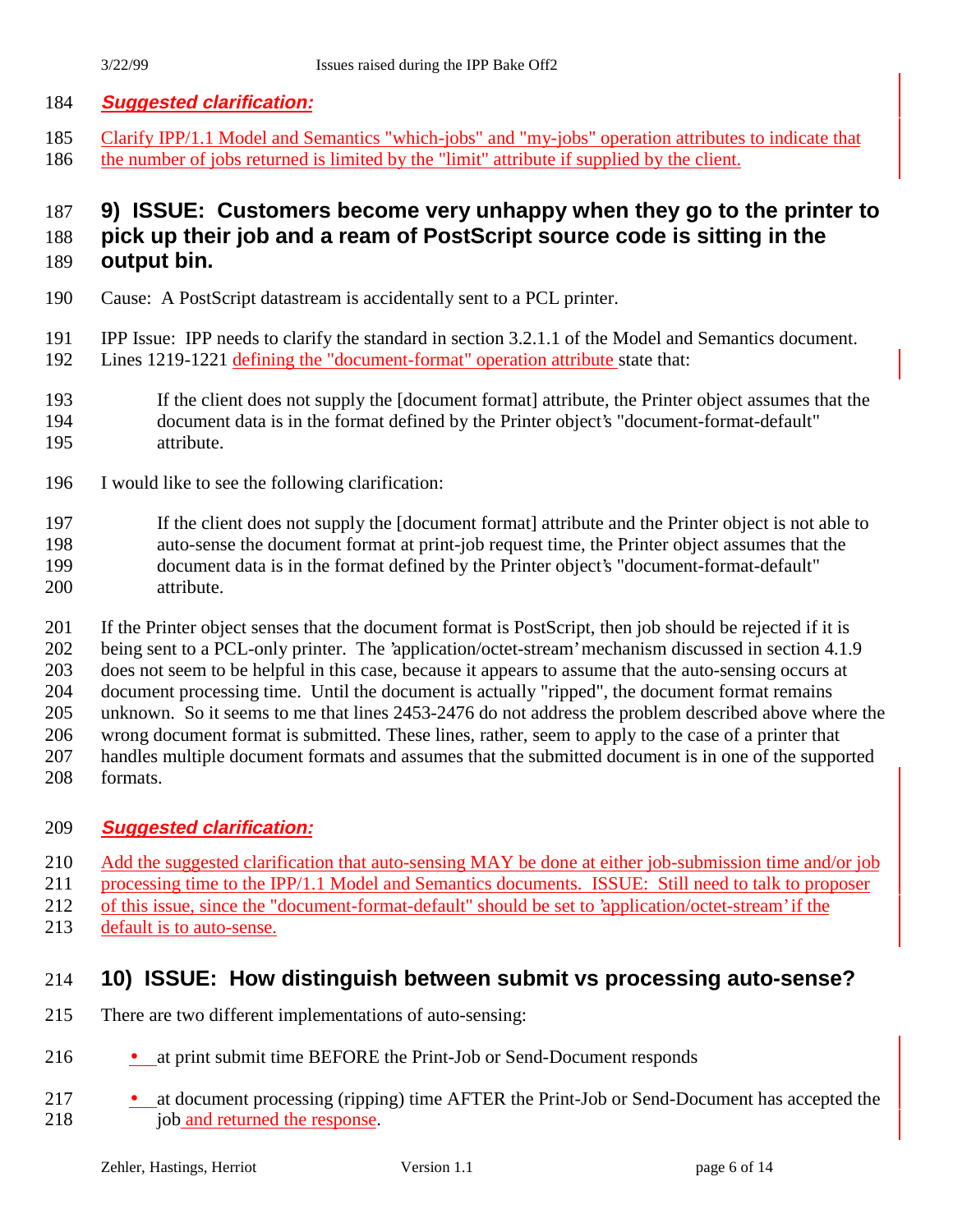- The description of 'application/octet-stream' doesn't clarify whether one, the other or both is meant.
- How can a client determine which is supported?

#### **Possible Suggested solutionsclarification in [ipp-mod] and [ipp-iig]:**

- 222 Clarify IPP/1.1 Model and Semantics document that 'application/octet-stream' means either auto-sensing
- at job submission time and/or job processing time depending on implementation. Add to Implementer's
- Guide a discussion about the advantages of auto-sensing at job submit time, rather than waiting until job
- processing time, so that an IPP Printer can reject an unsupported document format instead of accepting
- the job and then aborting the job sometime later. Also discuss for print by reference that an IPP Printer may want to examine the file, at least the first few octets, in order to check that the document-format is
- supported. On the other hand, network delays may make such a strategy take too long. Alternatively,
- 229 the client may want to supply the "document-format" explicitly when doing print-by-reference either
- using the file extension as a hint, or actually accessing the first few octets of the data an implementing an auto-sensing in the client.
- 232 2. Add a new value that means auto-sense at request time and clarify that 'application/octet-stream'
- 233 means at processing time.
- 234 3. Add a new value that means auto-sense at processing time and clarify that 'application/octet-stream' 235 means at request time.
- 236 4. Do 1 and add two new values that mean at request time and at processing time.

# **11) ISSUE: Return what attributes with document-format-not-supported?**

- If a server receives a request with a document format which is not supported, it returns the client-error-
- document-format-not-supported (0x040A) status code. Is it also necessary to include document format
- 240 in the unsupported attribute group?
- We suggest adding text which says it need not be supplied in the unsupported group.

### **Suggested clarification (see also Issues 18 and 23):**

- Clarify IPP/1.1 Model and Semantics document that when returning the 'client-error-document-format-
- not-supported' in a create response or a Send-Document response, that the "document-format" attribute
- and the supplied value NEED NOT be returned in the Unsupported Attributes group. If there are also
- some unsupported Job Template attributes supplied in the create request, the IPP Printer MAY, but
- NEED NOT, return them in the Unsupported Attributes Group when returning the 'client-error-
- document-format-not-supported', since the document-format error is a higher precedence error and the
- document is not going to be able to be processed at all on the Printer.

# **12) ISSUE: length fields for the "UNSUPPORTED" tag**

- IPP/1.0: Model and Semantics, 16 Nov 1998, 3.2.1.2, Group 2 (unsupported attributes) -- states that in
- the case of an unsupported attribute name, the printer object should return a substituted out of band
- value of "unsupported". This impression is strengthened by the reference to section 4.1, where it gives
- the legal out of band values, none of which is an empty string.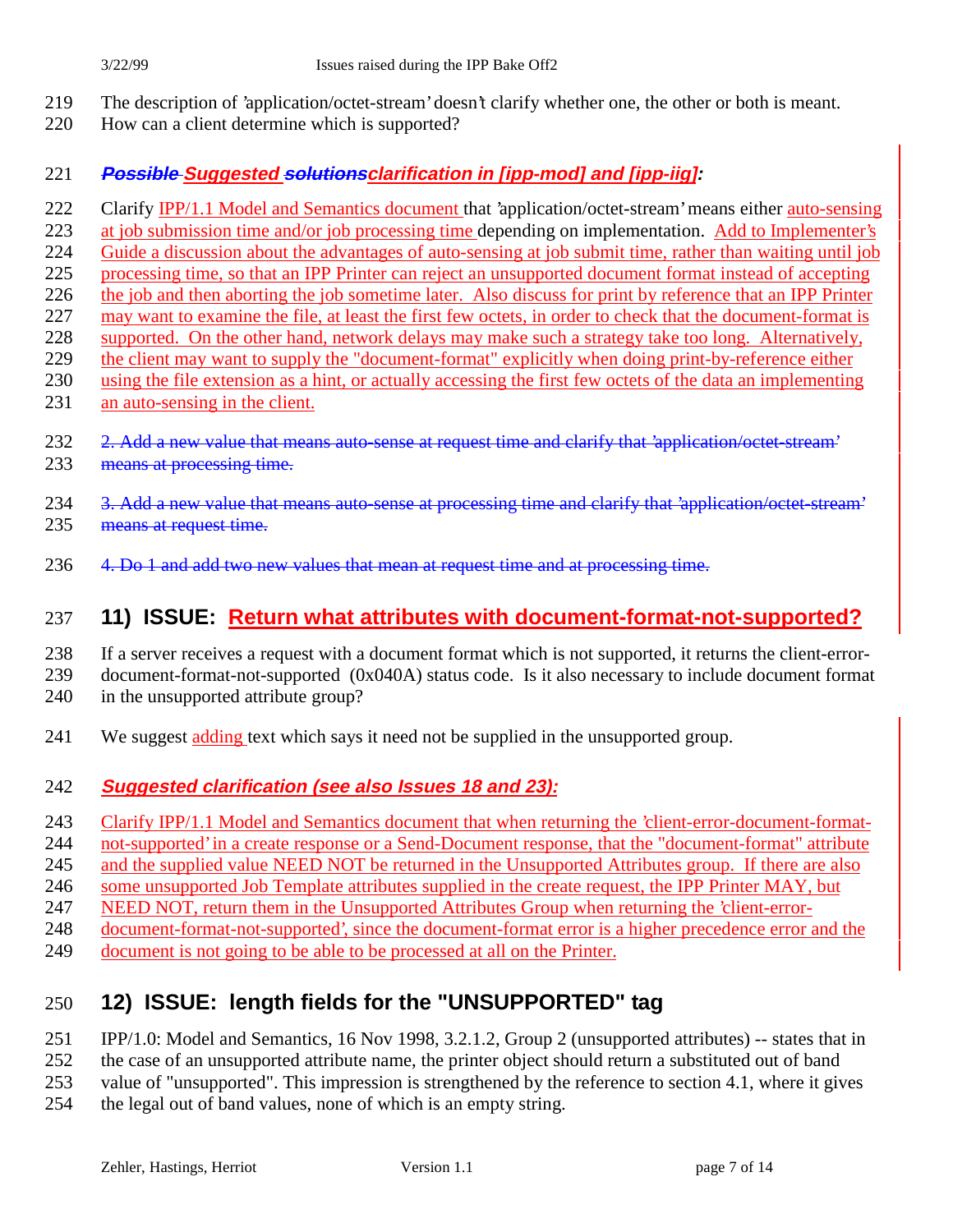- This appears to conflict with Internet Printing Protocol/1.0: Encoding and Transport, 16 Nov 1998,
- section 3.10, where it states that the value length must be 0 and the value empty. (Claudio Cordova,
- Wade Mergenthal Xerox Corp.)

#### **Suggested clarification (same as Issue 15):**

- 259 Clarify the IPP/1.1 Model and Semantics document so that it does not appear to contradict the Encoding
- and Transport document. However, whether each of the "out-of-band" values are encoded as distinct
- attribute syntaxes with no value or as a single attribute syntax with a value that indicates which out-of-
- band value, is purely an encoding matter and cannot be indicated in the Model and Semantics document.
- Therefore, indicate in the IPP/1.1 Model and Semantics document that the reader is to refer to the
- IPP/1.1 Encoding and Transport document for the encoding of the out-of-band values.

### **13) ISSUE: What job-state value should be returned in the Create-Job response?**

- Pending, pending-held, or either depending on implementation?
- The problem with 'pending' is that the job is not a "candidate to start processing" as the definition states. The 'pending-held' state seems more reasonable. Its definition is:
- 'pending-held': The job is not a candidate for processing for any number of reasons but will return to the 'pending' state as soon as the reasons are no longer present. The job's "job-state-reason" attribute MUST indicate why the job is no longer a candidate for processing.
- Also there is a "job-state-reason" value 'job-incoming' which states:
- 'job-incoming': The Create-Job operation has been accepted by the Printer, but the Printer is expecting additional Send-Document and/or Send-URI operations and/or is accessing/accepting document data.
- But "job-state-reasons" is OPTIONAL. Do we mandate it or recommend it if supporting Create-Job?
- **Suggested clarification:**
- Clarify the IPP/1.1 Model and Semantics document that an IPP Printer MAY put the job into the 'pending' or 'pending-held' states after a Create-Job, depending on implementation as follows:
- 'pending' if the job is a candidate for processing whether all of the document data is present or not. Add the 'waiting-for-data' "job-state-reasons" value to the job as an indication why this 'pending' job is not being processed OR
- 'pending-held' if the job is not a candidate for processing until the last Send-Document or Send- URI operation has been performed with the "last-document" set to 'true' and the document data 286 transferred. Here the implementation SHOULD support the "job-state-reasons" and use the 'job- incoming' until the last data has arrived. The IPP Printer removes the 'job-incoming' value when the last data has arrived, and transitions the job from the 'pending-held' to the 'pending' job state.
- Note: Change the bo38.test script so that either the 'pending-held' or the 'pending' job state is expected after a Create-Job operation.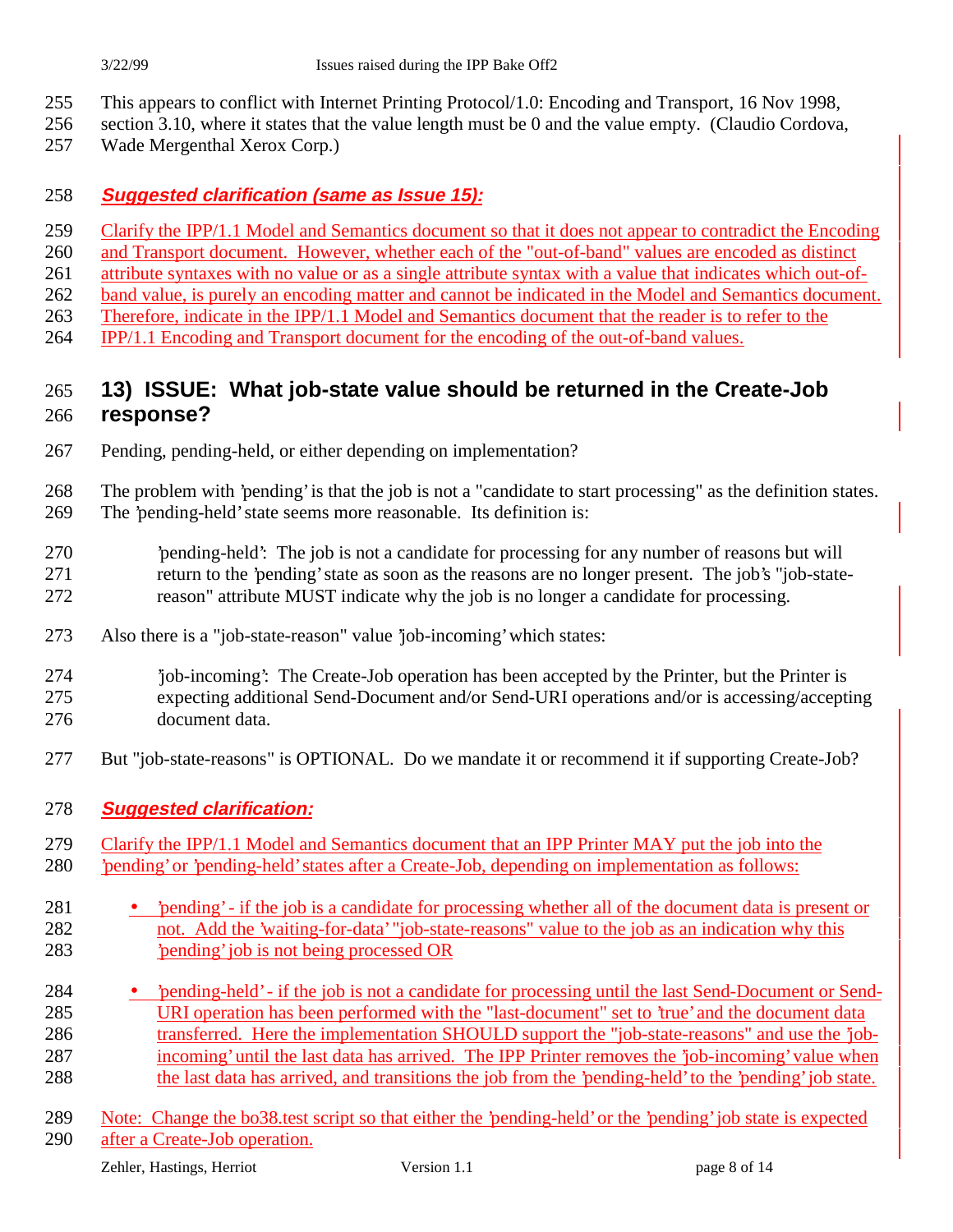### **14) ISSUE: Job-state for a forwarding server?**

- What job-state value should be returned in the Print-Job response for an IPP object that forwards the
- data over a one-way interface, such as a parallel port or LPD? pending, processing, completed, or unknown?
- Unknown is the strict interpretation of section 4.3.7 "job-state", but it isn't very user friendly. The "job-
- state" SHOULD reflect the actual job state, but these implementations have no idea when the job
- actually starts or finishes.
- How about a new "job-state-reasons" value: 'queued-in-device' (from PWG Job Monitoring MIB)?

#### **Suggested addition:**

- Add to the IPP/1.1 Model and Semantics document the 'queued-in-device' value for use with the "job-
- state-reasons" attribute. RECOMMEND that an implementation that forwards jobs, but does not have
- any means to query the state of the down stream job, support the "job-state-reasons" attribute and the
- new 'queued-in-device' value when returning the job in the 'completed' state.

### **15) ISSUE: 'unknown' and 'unsupported' Out of band values.**

- It is very unclear from the spec as to whether or not you should use the word 'unknown' (or unsupported in that case) as the value for attributes that are unknown.
- You can read it that you set the length equal to zero and set the type to 'unknown'. You can also read it as saying you set the value to the string 'unknown'.
- This is not helped by the Transport and Encoding spec saying you must set the length to zero and then
- telling a client what to do with a non-zero length. (Microsoft)

#### **Suggested clarification (same clarification as Issue 12):**

- Clarify the IPP/1.1 Model and Semantics document so that it does not appear to contradict the Encoding
- and Transport document. However, whether each of the "out-of-band" values are encoded as distinct
- attribute syntaxes with no value or as a single attribute syntax with a value that indicates which out-of-
- band value, is purely an encoding matter and cannot be indicated in the Model and Semantics document.
- Therefore, indicate in the IPP/1.1 Model and Semantics document that the reader is to refer to the
- IPP/1.1 Encoding and Transport document for the encoding of the out-of-band values.

### **16) ISSUE: Get-Printer-Attributes Polling**

- Some client polls printer periodically by Get-Printer-Attributes without specifying "requested-
- attributes". So printer has to reply all attributes. It consumes printer resource.

#### **Suggested clarification in the IIG:**

- 322 RECOMMEND in the IPP/1.1 Implementer's Guide that Clients should specify "requested-attributes", if
- 323 it wants to get just the printer status.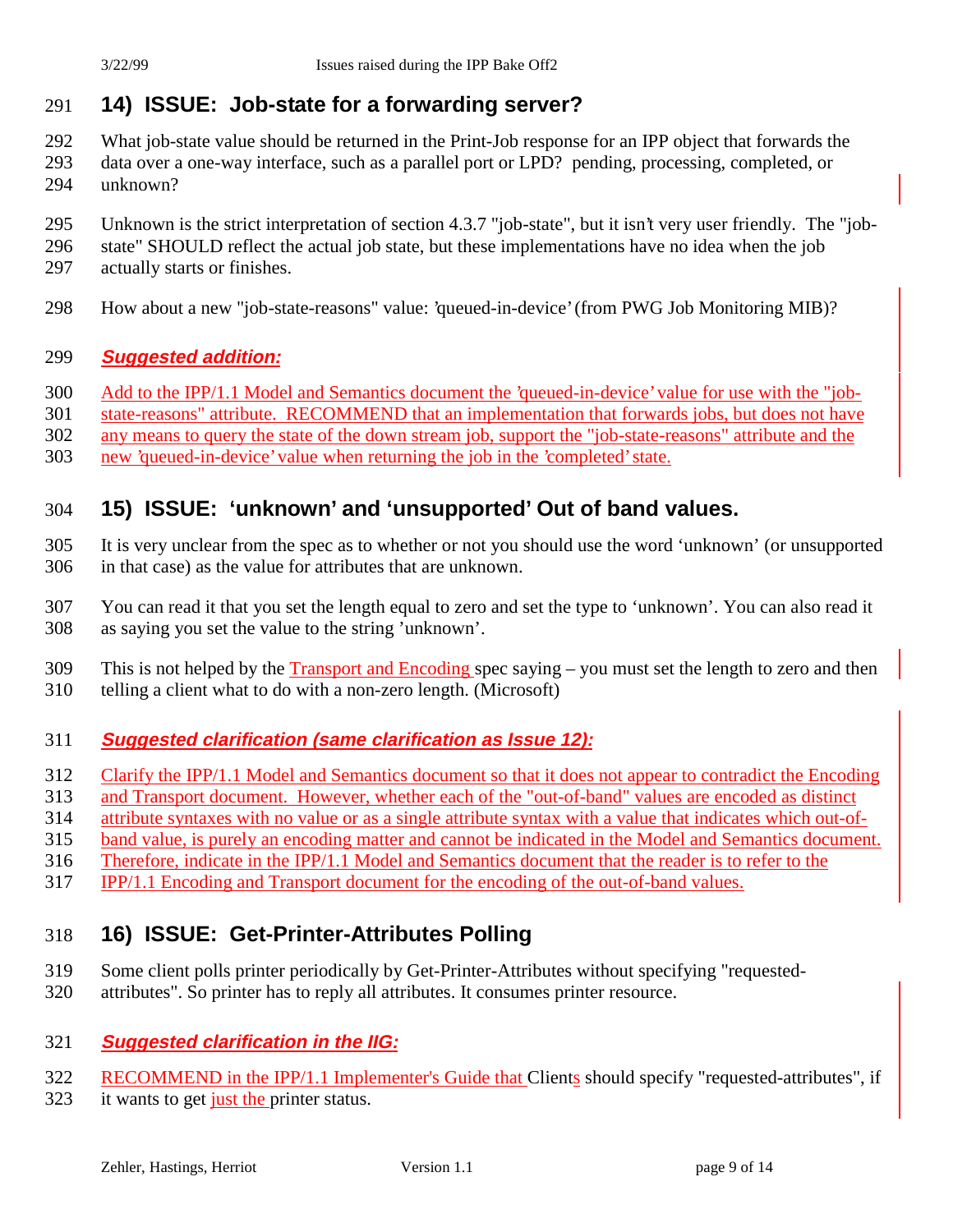### **17) ISSUE: Client display of absolute time for job attributes?**

- What are clients doing with printers that don't support absolute time? How can client display an absolute time that a job was submitted, started processing, and completed (which is what is useful for a user)?
- Possible Solution
- Get Uptime from printer ("printer-up-time" time system has been up in seconds)
- Get Job(s)
- 330 Calculate Display time = job tick time ("time-at-xxx" in seconds that system has been up) uptime
- ("printer-up-time") + local client absolute time. The down side is that the client has to get the "printer-up-time" every time with a separate Get-Printer-Attributes operation.
- Alternatively: Add OPTIONAL job attributes: "date-time-at-creation (dateTime)", "date-time-at-
- processing (dateTime)", and "date-time-at-completion (dateTime)"
- (Microsoft)

#### **Possible alternatives:**

- Clarify that the "time-at-xxx" attributes can be negative if an IPP Printer is re-booted while jobs remain.
- 1. Add to the IPP/1.1 Model and Semantics document OPTIONAL job description attributes: "date- time-at-creation (dateTime)", "date-time-at-processing (dateTime)", and "date-time-at-completion (dateTime)".
- 2. Return "printer-up-time" (in seconds) as an operation attribute in Get-Jobs and Get-Job-Attributes response.
- 3. Make the "printer-up-time" Printer Description attribute also be a Job Description attribute. Clients that request the "time-at-xxx" job attributes should also request the "printer-up-time" job attribute, so that they can avoid requesting it using a separate Get-Printer-Attributes request.

### **18) ISSUE: Return all errors on Print-Job fidelity=true**

- If ipp-attributes-fidelity=true, MUST all attributes that are not supported, be returned, or can just the first error be returned? Section 16.3 and 16.4 of the Model and Semantics document was moved to the Implementer's Guide when creating the November 1998 draft from the June 1998 draft. The following
- note was contained in section 16.4 that was moved:
- 
- Note: whether the request is accepted or rejected is determined by the value of the "ipp-attribute-
- fidelity" attribute in a subsequent step, so that all Job Template attribute supplied are examined and all
- unsupported attributes and/or values are copied to the Unsupported Attributes response group.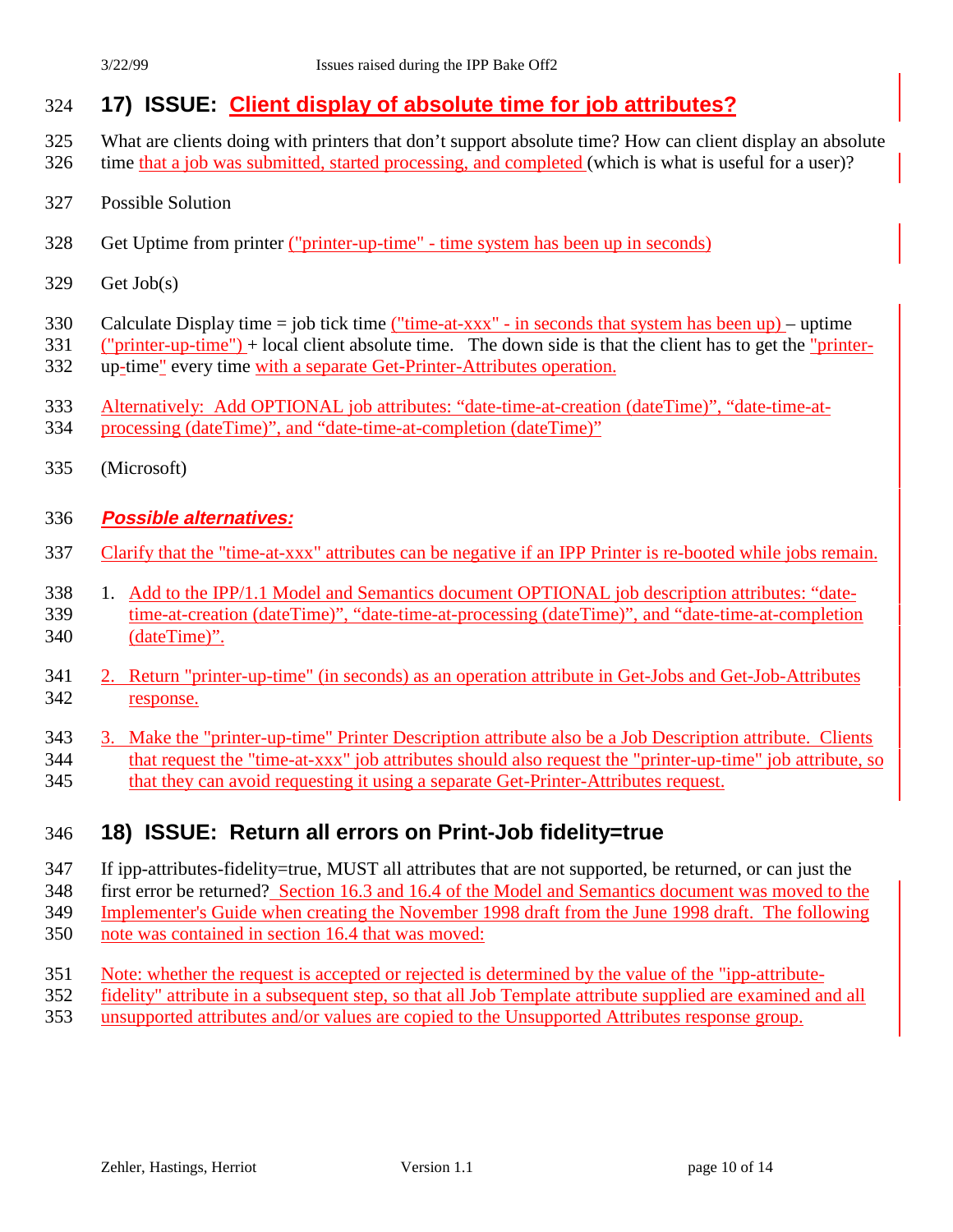#### **Suggested clarification (same clarification as Issue 27):**

- Clarify in the IPP/1.1 Model and Semantics document that all operation attributes and all Job Template
- attributes MUST be returned in the Unsupported Attributes group, unless there is a specific error status,
- such as 'client-error-document-not-supported'.

## **19) ISSUE: User Performing the Send-Document Operation**

#### The Send-Document and Send-URI commands need the following clarification with regard to the user 360 performing the operation user. In the requesting-user-name section of Send-Document add:

- The user performing the Send-Document operation must be the same as for the Create- Job operation that created the job. The printer determines the user performing the operation from the requesting-user-name or the underlying authentication mechanism as described in Section 8.3 of the model document.
- The wording in the Send-URI section would imply that the above change applies to Send-URI as well.
- **Suggested clarification:**
- Add the suggested clarification to the IPP/1.1 Model and Semantics document.

### **20) ISSUE: Non-spooling printers accept/reject additional jobs**

 Some IPP Printer implementations reject a second Print-Job (or Create-Job) while they are processing a Print-Job. Other IPP Printer implementations, such as forwarding servers and non-spooling printers,

accept some number of subsequent jobs, but flow control them off until the first job is finished.

#### **Suggested clarification (same as Issues 4 and 5)fix:**

Also clarify the IPP/1.1 Model and Semantics document that the following actions are conforming for

- non-spooling IPP Printer objects: After accepting a create job operation, a non-spooling IPP Printer MAY either:
- Reject any subsequent create job operations while it is busy transferring and/or processing an
- accepted job request and return the 'server-error-busy (0x0507).
- Accept up to some implementation-defined subsequent create job operations and flow control them to prevent buffer overflow. When the implementation-defined number of jobs is exceeded, the IPP Printer MUST return the 'server-error-busy' status code and reject the create job request as in 1 above.
- Client MUST NOT close the channel when flow controlled off. Clients that are rejected with a 'server-
- error-busy' status code MAY retry periodically, try another IPP Printer, and/or subscribe for a 'ready-for-
- job' event when we have notification specified.
- 2.Add a new success-ok-but-very-busy status code so that clients and servers (acting as clients) would
- know. Also finish our notification extension so that a device that rejects the submit could subscribe for
- when the device is ready to accept another job.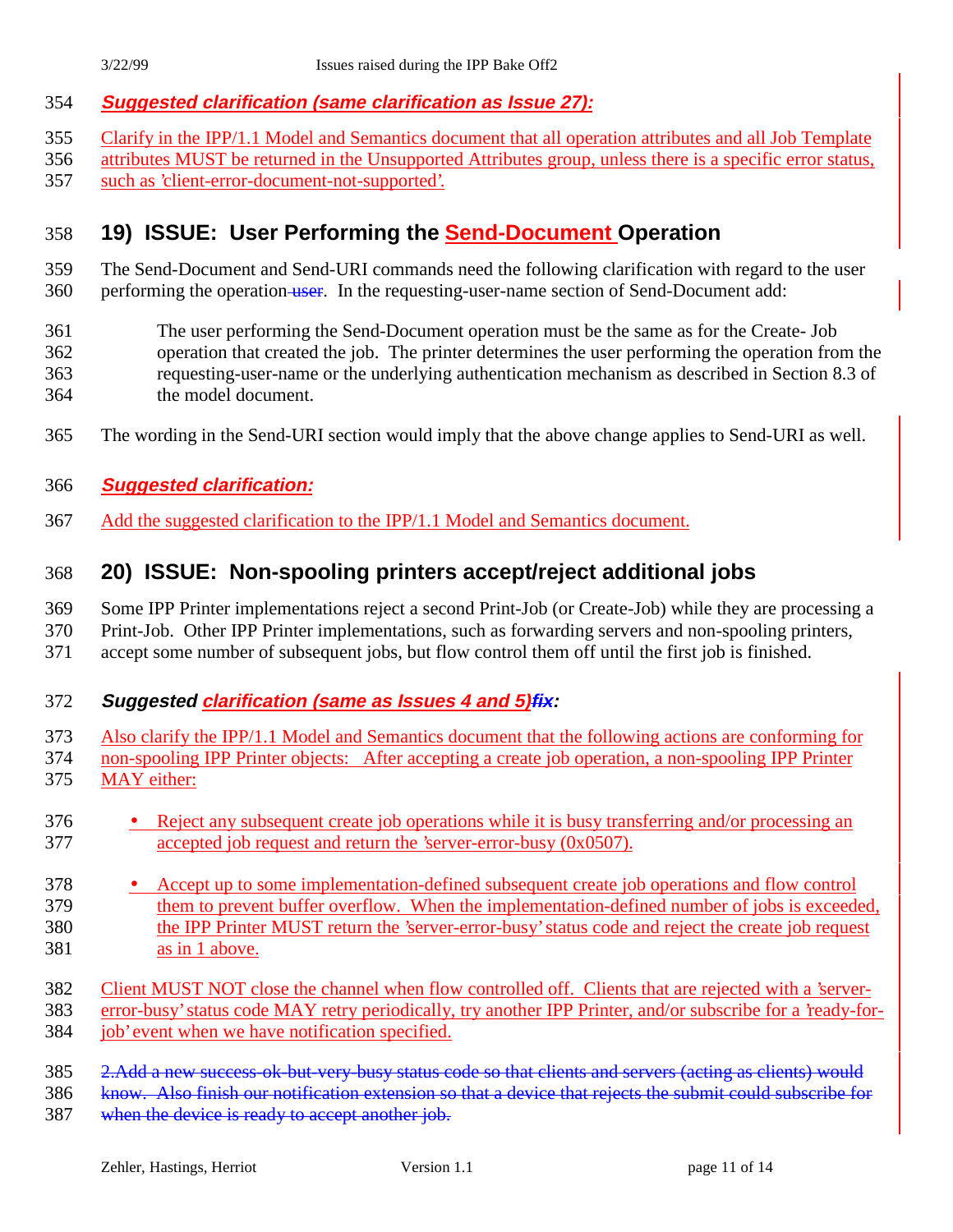### **21) ISSUE: Does 'none' "uri-security-supported" mean Basic/Digest?**

- Section 4.4.2 "uri-security-supported" 'none' values says:
- 'none': There are no secure communication channel protocols in use for the given URI.
- Should be clarified that the REQUIRED Basic and Digest are intended for the 'none' value. (Hugo Parra)

#### **Suggested clarification:**

Instead, clarify that the "uri-security-supported" is only referring to the privacy part of security, not the

authentication part, such as HTTP Basic and Digest authentication. Add a note to both the "uri-security-

supported" attribute and Section 5.4 on Security Conformance Requirements in the IPP/1.1 Model and

Semantics that authentication conformance requirements are specific to a transport, such as HTTP Basic

and Digest, and are specified in the Encoding and Transport [ipp-pro] document.

### **22) ISSUE: Status code on variable-length attributes that are 'too short'**

IPP defines a status code 'client-error-request-value-too-long' for a variable-length attribute that exceeds

the maximum length allowed by the attribute. However, it is not clear what status code to use in the

opposite case, i.e. the supplied attribute value is shorter than the requirement. In the current spec, this

problem will arise when a 0-length value is supplied in 'keyword' attributes. In this case, should the

request be rejected with status code 'client-error-request-value-too-long' or 'client-error-bad-request' ?

404 Furthermore, if "ipp-attribute-fidelity" is 'false', should the request be rejected at all? (Robert's opinion is

405 that, the request should be accepted with the problematic value ignored, even though it violated the

406 <del>'keyword' syntax)</del> (Jason Chien-Hung Chen)

#### **Suggested clarification in the IIG:**

- No special status code is needed and no special action is needed by the IPP object. Since this is a
- keyword, its value needs to be compared with the supported values. Assuming that the printer doesn't
- 410 have any values in its corresponding "xxx-supported" attribute that are keywords of zero length, the
- comparison will fail. Then the request will be accepted or rejected depending on the value of "ipp-
- attributes-fidelity" being 'false' or 'true', respectively. No change to the [ipp-mod]. Indicate this
- handling of too short keywords in the IIG. All other variable length attribute syntaxes have a minimum greater than 0.

# **23) ISSUE: There seems to be some misunderstanding about the unsupported-attributes group.**

- 417 Some implementations return all the attributes that are in the spec that their implementation does not
- 418 support in the Unsupported Attributes group on a get-attributes operation, independent of the attributes
- 419 that were actually requested. The unsupported-attributes presumably contains all the attributes the
- implementation knows about but does not support. I do not believe this is the proper use of the
- unsupported-attributes group. Do we need a clarification in the specification.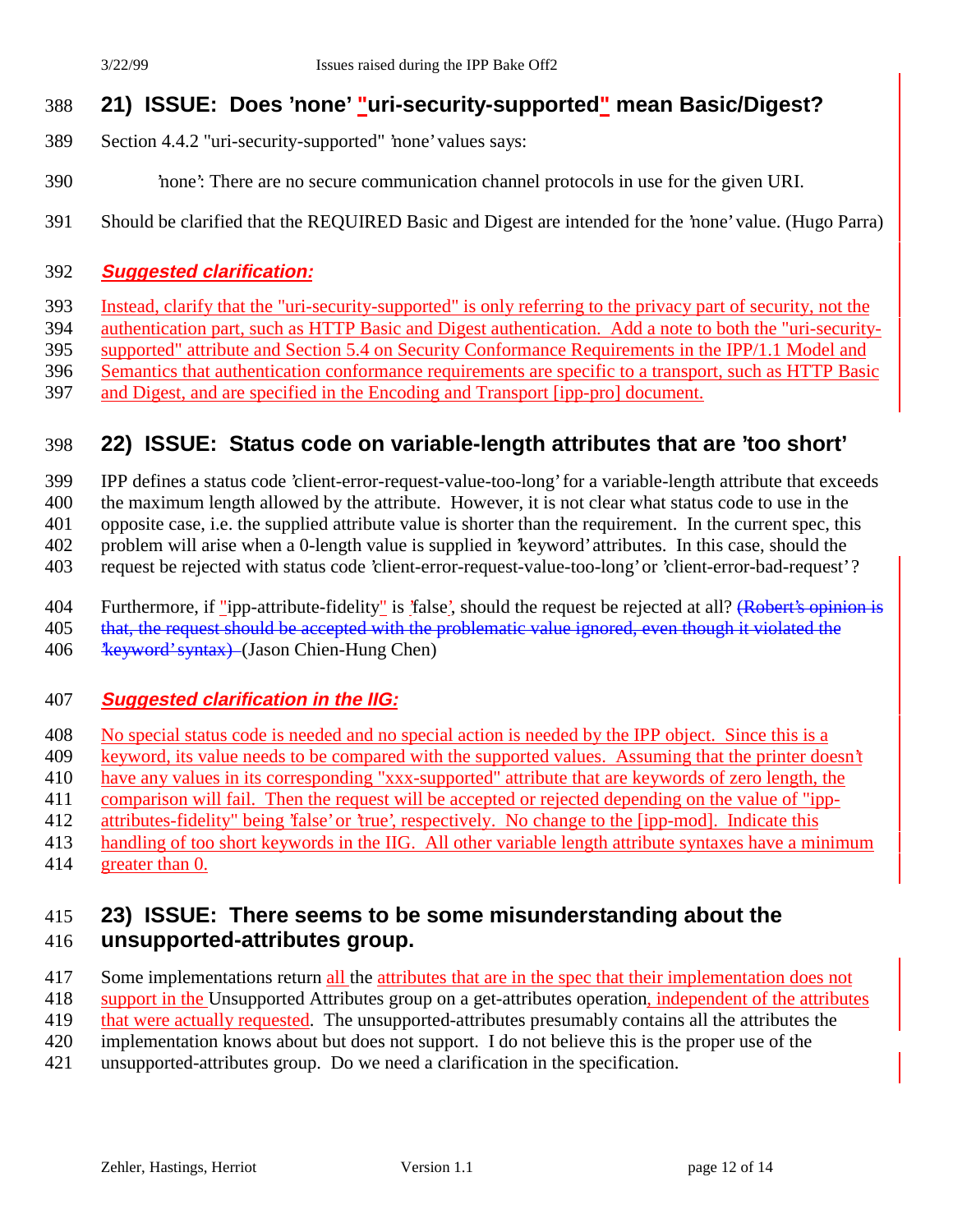#### **Suggested clarification (related to Issues 11 and 18):**

- Clarify IPP/1.1 Model and Semantics document that only attributes (operation, Job Template, ...)
- supplied in the request by the client that the IPP object does not support are returned in the Unsupported
- 425 Attributes group.

### **24) ISSUE What status does Get-Jobs return when no jobs?**

- Should Get-Jobs return 'successful-ok' when there are no jobs to be returned? The client can see that the
- Jobs group contains no jobs from the response. Returning an error may confuse the client. Some
- implementations returned 'client-error-not-found' error code.

#### **Suggested clarification:**

- Clarify IPP/1.1 Model and Semantics document that the IPP Printer MUST return 'successful-ok' even
- when there are no jobs to return. The operation is successful and the client will see that there are no
- returned jobs.

### **25) ISSUE - MAY an IPP object return more Operation attributes?**

- 435 Is it It is ok for an IPP object to return additional operation attributes in a response (as an extension to the
- standard)? If so, then the client MUST ignore or do something with them. (Hugo Parra)

#### **Suggested clarification:**

- Clarify IPP/1.1 Model and Semantics document that the client MUST ignore or do something with
- additional operation attributes returned than are in the IPP/1.1 Model and Semantics specification.

### **26) ISSUE: MAY an IPP object return additional groups?**

- It is ok for an IPP object to return additional groups of attributes in a response (as an extension to the
- standard)? For example, returning the "job-state" and "job-state-reasons" in a Hold-Job, Release-Job,
- and/or Cancel-Job operation. What about newly registered groups of attributes. If so, then the client
- MUST ignore or do something with them. (Hugo Parra)

#### **Suggested clarification:**

- Clarify IPP/1.1 Model and Semantics document that the client MUST ignore or do something with
- 447 additional attribute groups returned than are in the IPP/1.1 Model and Semantics specification.

### **27) ISSUE: Return first or all unsupported attributes in Unsupported Group?**

- Section 16.3 and 16.4 of the Model and Semantics document was moved to the Implementer's Guide
- when creating the November 1998 draft from the June 1998 draft. The following note was contained in
- section 16.4 that was moved: